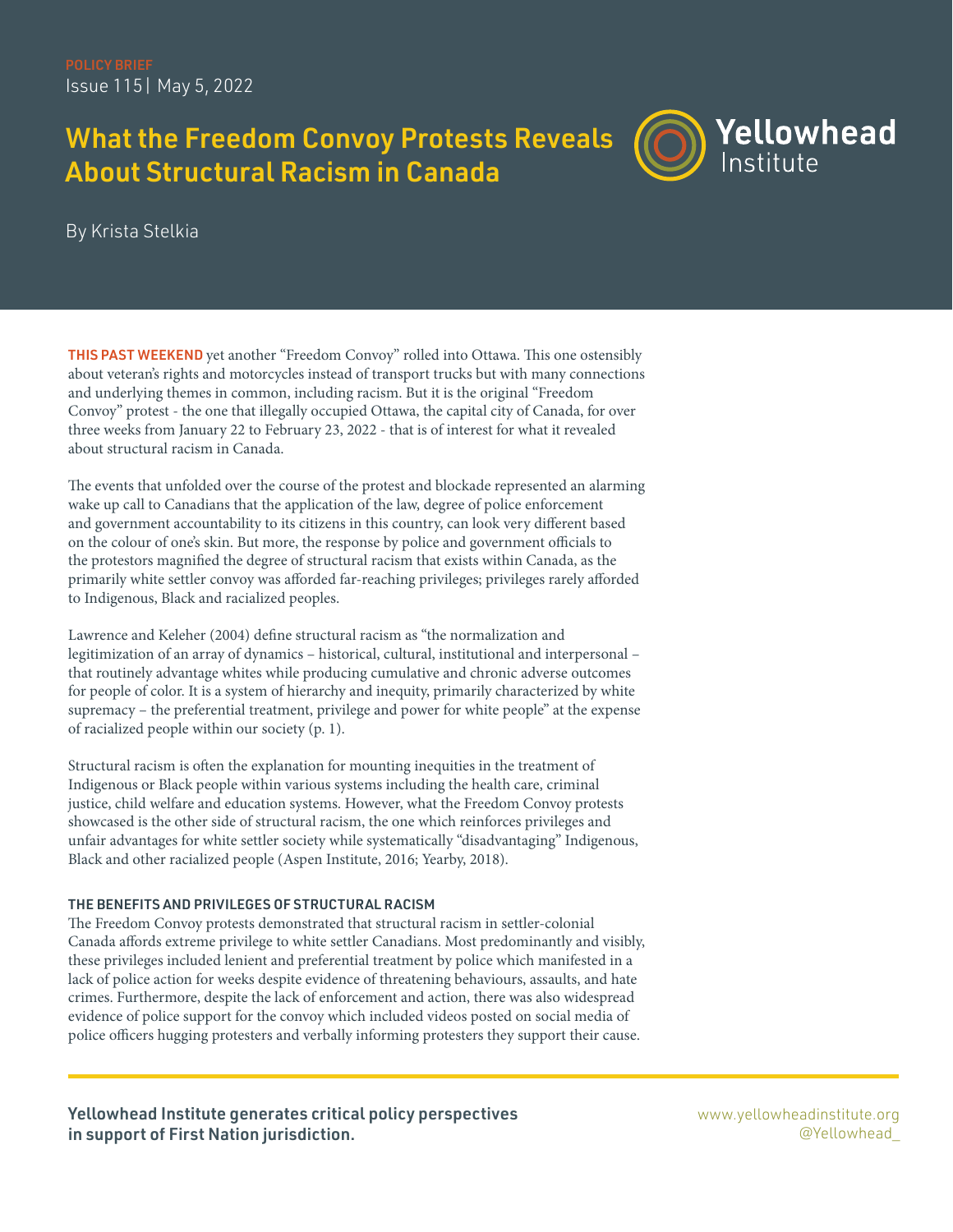The leniency extended to protesters also included how police issued two warning notices over the span of a week for protesters to cease unlawful activity or potentially face arrest (Ottawa Police Service, 2022). The noticeably gentle reminder to Freedom Convoy protesters that they were actively participating in an illegal occupation and **may** face arrest is a benefit that structural racism provides to white settler members of society. Ample warning and notices of potential arrest is a privilege that is not often extended to many in our country who encounter police enforcement.

The degree of white privilege that was on display at the protests showcased that the application of the law within our society is subjective. More specifically, the police and government response to the convoy has revealed a distinct inequality gap in the way our society treats some protesters at the expense of others.

## WHAT IF: AN INDIGENOUS OR BLACK CONVOY?

If those involved were from Indigenous, Black or other racialized groups, they would have been likely met with heavily militarized force involving massive arrest, excessive use of force, and even police-involved death. History is riddled with countless examples of police use of excessive force against Indigenous and Black protestors for peacefully protesting fundamental issues including Indigenous land sovereignty, murdered and missing Indigenous women and girls, resource development, fishing rights, homelessness, police brutality, and more.

The actions of police, or lack thereof, witnessed at the Freedom Convoy protests starkly contrast how police have violently disrupted the 2019 Coastal Gaslink pipeline protests on sovereign Wet'suwet'en land where Royal Canadian Mounted Police officers were reportedly told by their commanders to "use as much violence toward the gate as you want" including the use of lethal force against unarmed Indigenous land defenders (Dhillon & Parrish, 2019). The militarized police violence, aggression, and willingness to use excessive and lethal force against First Nations on their ancestral land has been a historical trademark of Indigenous peoples' historical and continued experience with Canada's national police force.

The threat of police violence continues to be an experienced reality for Indigenous and Black peoples as both are overwhelmingly overrepresented in police-involved deaths in Canada. Since 2017, Indigenous peoples in Canada are more than 10 times more likely to be shot and killed by police officers than their white counterparts (Flanagan, 2020). In Ontario, a Black person is 20 times more likely to be shot and killed by police than their white counterparts (Ontario Human Rights Commission, 2018). When it comes to protesting, research has found that peaceful protests involving all-Black protesters are perceived to result in a higher probability to end in police violence than protests involving more racially-diverse protesters (Peay & Camarillo, 2021).

# It is clear that when Indigenous and Black peoples peacefully protest, they are viewed by settler society as a threat to national security and must be addressed hastily and with unbridled force, including the use of lethal force.

### LACK OF ACCOUNTABILITY: A FUNDAMENTAL DESIGN IN STRUCTURAL RACISM

The response to the Freedom Convoy illuminates a fundamental design of structural racism, in which there exists two invisible systems of justice within our society, one for white settler Canadians and one that Indigenous and Black peoples experience. This is revealed and magnified in the double standard of police actions against white protesters vs Indigenous and Black protesters.

The limited police action during the Freedom Convoy translates into a lack of accountability to address perpetrators of harm, violence, and disruption. More directly, the inequitable treatment of Indigenous and Black protesters compared to the visible lack of action by police and government to address Freedom Convoy protests is an indicator of structural racism that unfairly privileges the voices and actions of settler society. Some may argue that the arrest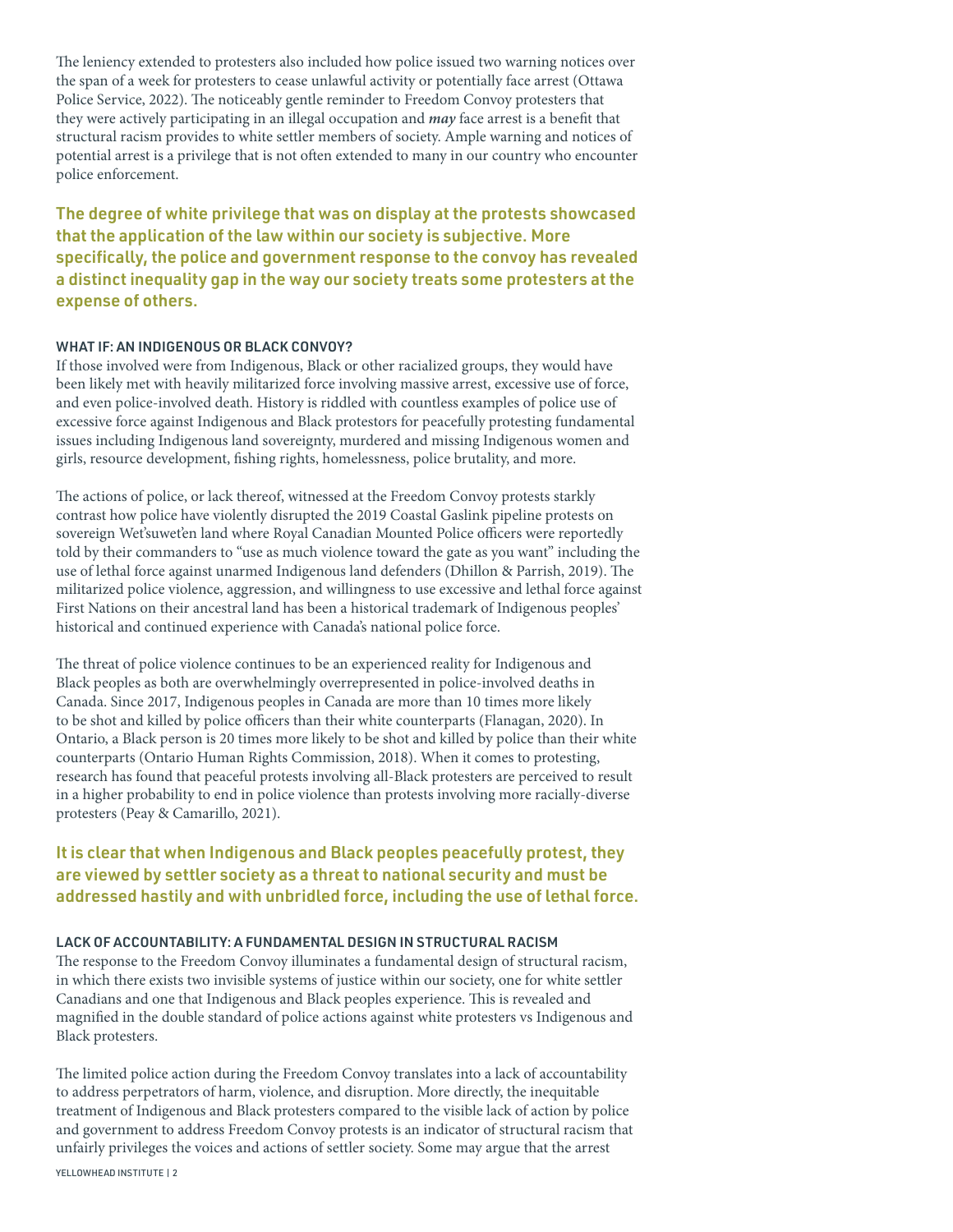and detention of Pat King without bail represents some form of accountability but in my view it resembles a far too common approach of making an example of "a few bad apples." This tactic deviates attention and focus from the very systems that continue to uphold white supremacy . This notion of punishing a select few is far too common in a state of structural racism. Therefore, while the arrest and detention of Pat King may represent a small gesture of accountability for the Freedom Convoy events, it hardly addresses the bigger issue of significant police leniency towards Freedom Convoy protesters throughout the three weeks of illegal occupation (one illegal occupation upon another).

All of this against the backdrop of a lack of meaningful action to hold state actors accountable for either failing to protect against settler violence or, on the contrary, excessive use of force. There is a recent historical record to draw on here. For example, the failure by police to protect Mi'kmaw lobster harvesters from settler violence in 2020 is the epitome of how violence against Indigenous peoples and property is not viewed as valid and serious enough to warrant police action. For Indigenous peoples, the lack of protection from police comes as no surprise given the ongoing and historical legacy of policing in Canada by the RCMP which was designed to control, contain and criminalize Indigenous life from the inception of the force (Toronto Abolition Convergence, 2020). Therefore, the failure of the police to protect Indigenous interests is a fundamental design element deeply embedded into Canada's national force.

This manifestation of failing to hold state actions accountable for harm against Indigenous peoples is also seen in other critical domains within Canadian society including in the child welfare system, criminal justice system, and healthcare system. Within healthcare, Indigenous health scholars and community advocates consistently call for greater accountability to hold medical professionals accountable for their indifference and lack of care to provide medicallynecessary services to Indigenous peoples. The cases of Brian Sinclair and Joyce Echaquan are stark reminders that Indigenous peoples do not receive the same treatment within the healthcare system that is often extended to settler society.

The Freedom Convoy protests remind us that there remains a clear double standard when it comes to basic equitable treatment within Canadian society. For Indigenous peoples, the overapplication of force and overpolicing when defending basic human rights issues is the contrary and polar opposite to the response when it involves white settler society.

The unequal administration of the law and lack of accountability are clear indicators of structural racism that must be addressed.

## ASSESSING THE INEQUALITY GAP

The Freedom Convoy protests have magnified the high degree of structural racism that exists within Canadian society. The lenient treatment of Freedom Convoy protesters that occurred over the first three weeks of the protest is in stark contrast to countless experiences of peaceful protests conducted by Indigenous, Black or other racialized protesters who were met with police violence, aggression and even death.

The over-policing of Indigenous and Black protesters while under-policing predominantly white protesters, including far-right white supremacist groups, is a fundamental structural racism issue that must be addressed and brought forward as a priority for national discourse. It is important to address the inequality gap that exists between the treatment of Indigenous peoples and settlers, not only in protests but also in many other sectors of our society. We must continue to critically assess and mitigate the ways our systems work to uphold privilege to white settler society at the expense of Indigenous, Black and other racialized peoples and hold the police and government accountable for adequately addressing these fundamental structural injustice issues.